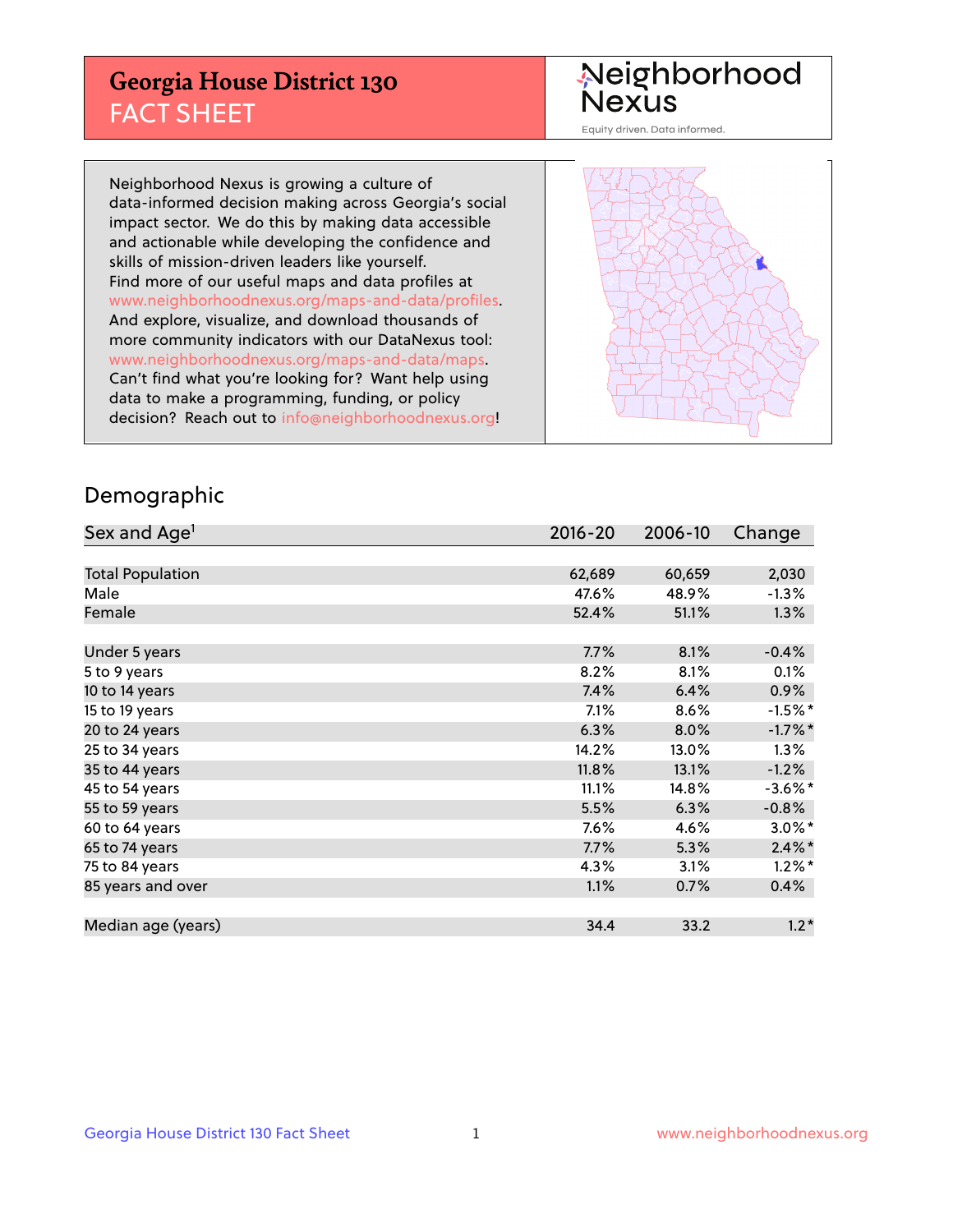## Demographic, continued...

| Race <sup>2</sup>                                            | $2016 - 20$ | 2006-10 | Change     |
|--------------------------------------------------------------|-------------|---------|------------|
| <b>Total population</b>                                      | 62,689      | 60,659  | 2,030      |
| One race                                                     | 97.1%       | 97.3%   | $-0.1%$    |
| White                                                        | 34.0%       | 39.0%   | $-5.0\%$ * |
| <b>Black or African American</b>                             | 61.1%       | 55.4%   | $5.7\%$ *  |
| American Indian and Alaska Native                            | 0.2%        | 0.2%    | $-0.0%$    |
| Asian                                                        | 0.5%        | 1.1%    | $-0.6%$    |
| Native Hawaiian and Other Pacific Islander                   | 0.1%        | 0.2%    | $-0.1%$    |
| Some other race                                              | 1.3%        | 1.4%    | $-0.1%$    |
| Two or more races                                            | 2.9%        | 2.7%    | 0.1%       |
| Race alone or in combination with other race(s) <sup>3</sup> | $2016 - 20$ | 2006-10 | Change     |
| <b>Total population</b>                                      | 62,689      | 60,659  | 2,030      |
| White                                                        | 36.5%       | 41.1%   | $-4.6\%$ * |
| <b>Black or African American</b>                             | 63.5%       | 57.1%   | $6.4\%$ *  |
| American Indian and Alaska Native                            | 0.9%        | 1.0%    | $-0.1%$    |
| Asian                                                        | 0.9%        | 1.7%    | $-0.8%$    |
| Native Hawaiian and Other Pacific Islander                   | 0.1%        | 0.6%    | $-0.5%$    |
| Some other race                                              | 1.5%        | 1.6%    | $-0.1%$    |
|                                                              |             |         |            |
| Hispanic or Latino and Race <sup>4</sup>                     | $2016 - 20$ | 2006-10 | Change     |
| <b>Total population</b>                                      | 62,689      | 60,659  | 2,030      |
| Hispanic or Latino (of any race)                             | 3.9%        | 3.3%    | 0.5%       |
| Not Hispanic or Latino                                       | 96.1%       | 96.7%   | $-0.5%$    |
| White alone                                                  | 32.9%       | 37.6%   | $-4.6%$ *  |
| <b>Black or African American alone</b>                       | 59.1%       | 54.8%   | $4.3\%$ *  |
| American Indian and Alaska Native alone                      | 0.2%        | 0.2%    | $-0.0%$    |
| Asian alone                                                  | 0.5%        | 1.0%    | $-0.6%$    |
| Native Hawaiian and Other Pacific Islander alone             | 0.1%        | 0.2%    | $-0.1%$    |
| Some other race alone                                        | 0.7%        | 0.4%    | 0.3%       |
| Two or more races                                            | 2.7%        | 2.5%    | 0.2%       |
| U.S. Citizenship Status <sup>5</sup>                         | $2016 - 20$ | 2006-10 | Change     |
|                                                              |             |         |            |
| Foreign-born population                                      | 1,721       | 1,690   | 31         |
| Naturalized U.S. citizen                                     | 51.8%       | 63.0%   | $-11.2%$   |
| Not a U.S. citizen                                           | 48.2%       | 37.0%   | 11.2%      |
| Citizen, Voting Age Population <sup>6</sup>                  | 2016-20     | 2006-10 | Change     |
|                                                              |             |         |            |
| Citizen, 18 and over population                              | 44,715      | 43,053  | 1,662      |
| Male                                                         | 45.8%       | 47.9%   | $-2.1%$    |
| Female                                                       | 54.2%       | 52.1%   | $2.1\%$ *  |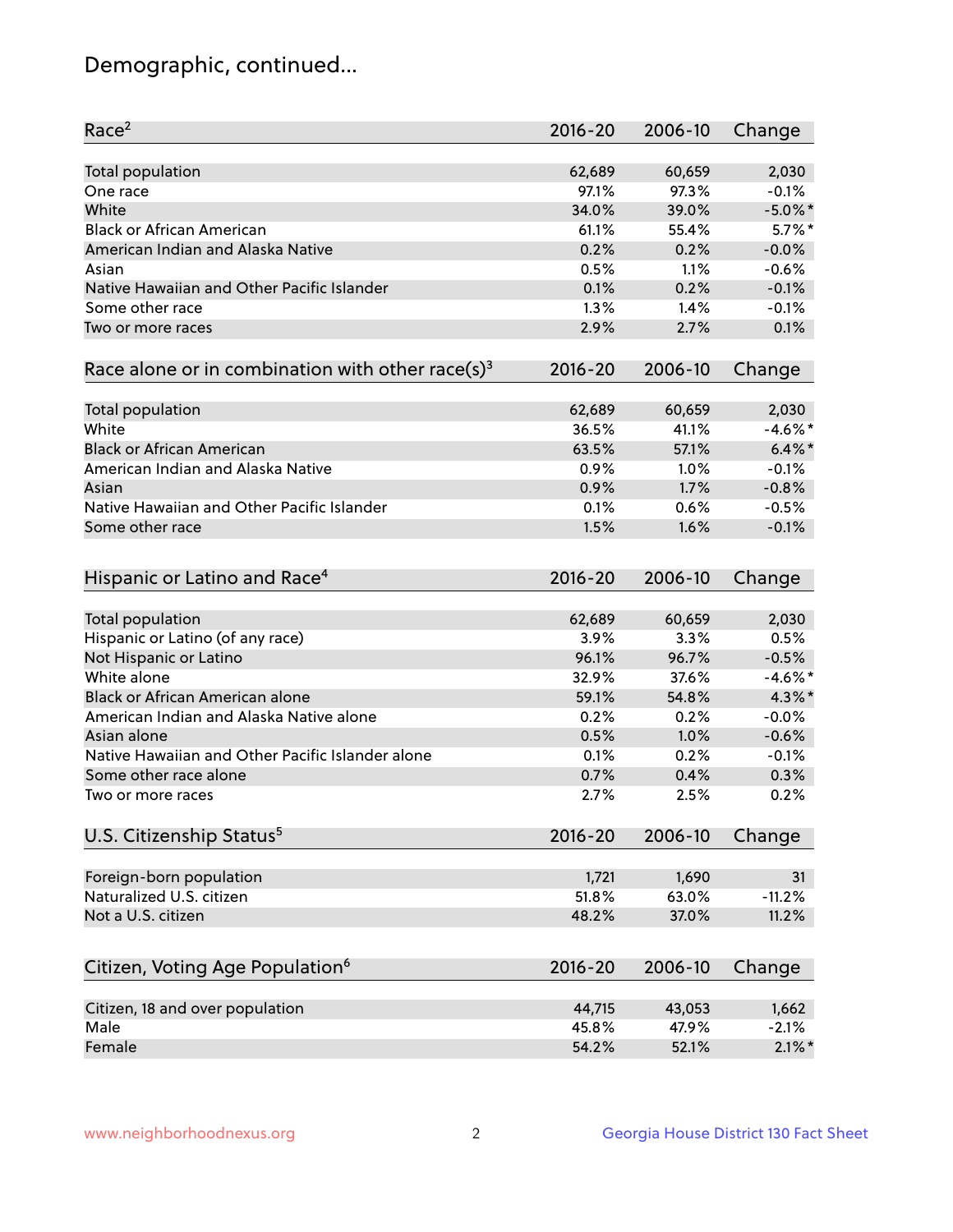#### Economic

| Income <sup>7</sup>                                 | $2016 - 20$ | 2006-10 | Change     |
|-----------------------------------------------------|-------------|---------|------------|
|                                                     |             |         |            |
| All households                                      | 20,478      | 20,947  | $-469$     |
| Less than \$10,000                                  | 11.3%       | 10.4%   | 0.9%       |
| \$10,000 to \$14,999                                | 8.9%        | 7.8%    | 1.0%       |
| \$15,000 to \$24,999                                | 13.8%       | 14.0%   | $-0.2%$    |
| \$25,000 to \$34,999                                | 12.8%       | 12.9%   | $-0.0%$    |
| \$35,000 to \$49,999                                | 14.2%       | 17.6%   | $-3.5%$ *  |
| \$50,000 to \$74,999                                | 18.7%       | 19.0%   | $-0.3%$    |
| \$75,000 to \$99,999                                | 8.6%        | 10.4%   | $-1.7%$    |
| \$100,000 to \$149,999                              | 8.0%        | 5.5%    | $2.5%$ *   |
| \$150,000 to \$199,999                              | 2.6%        | 1.9%    | 0.8%       |
| \$200,000 or more                                   | 1.0%        | 0.6%    | 0.5%       |
| Median household income (dollars)                   | 38,514      | 39,113  | $-599$     |
| Mean household income (dollars)                     | 50,749      | 47,276  | $3,474*$   |
| With earnings                                       | 72.5%       | 79.2%   | $-6.7%$ *  |
| Mean earnings (dollars)                             | 49,944      | 46,710  | $3,234*$   |
| <b>With Social Security</b>                         | 35.1%       | 27.9%   | $7.3\%$ *  |
| Mean Social Security income (dollars)               | 16,574      | 13,892  | 2,682*     |
| With retirement income                              | 24.7%       | 21.0%   | $3.6\%$ *  |
| Mean retirement income (dollars)                    | 18,260      | 16,130  | $2,129*$   |
| With Supplemental Security Income                   | 10.2%       | $5.7\%$ | 4.5%*      |
| Mean Supplemental Security Income (dollars)         | 9,817       | 6,390   | $3,427*$   |
| With cash public assistance income                  | 2.9%        | 2.0%    | 0.9%       |
| Mean cash public assistance income (dollars)        | 1,992       | 3,161   | $-1,170$   |
| With Food Stamp/SNAP benefits in the past 12 months | 25.4%       | 19.8%   | 5.5%*      |
|                                                     |             |         |            |
| Families                                            | 13,374      | 15,113  | $-1,740*$  |
| Less than \$10,000                                  | 8.8%        | 10.1%   | $-1.3%$    |
| \$10,000 to \$14,999                                | 8.3%        | 6.0%    | 2.3%       |
| \$15,000 to \$24,999                                | 11.4%       | 12.0%   | $-0.6%$    |
| \$25,000 to \$34,999                                | 12.5%       | 10.7%   | 1.8%       |
| \$35,000 to \$49,999                                | 14.3%       | 17.1%   | $-2.8%$    |
| \$50,000 to \$74,999                                | 20.3%       | 21.8%   | $-1.5%$    |
| \$75,000 to \$99,999                                | 10.0%       | 13.0%   | $-3.0\%$ * |
| \$100,000 to \$149,999                              | 9.8%        | $6.8\%$ | 3.0%       |
| \$150,000 to \$199,999                              | 3.1%        | 2.0%    | 1.1%       |
| \$200,000 or more                                   | 1.4%        | 0.5%    | 0.9%       |
| Median family income (dollars)                      | 44,164      | 44,398  | $-234$     |
| Mean family income (dollars)                        | 56,770      | 51,251  | 5,520*     |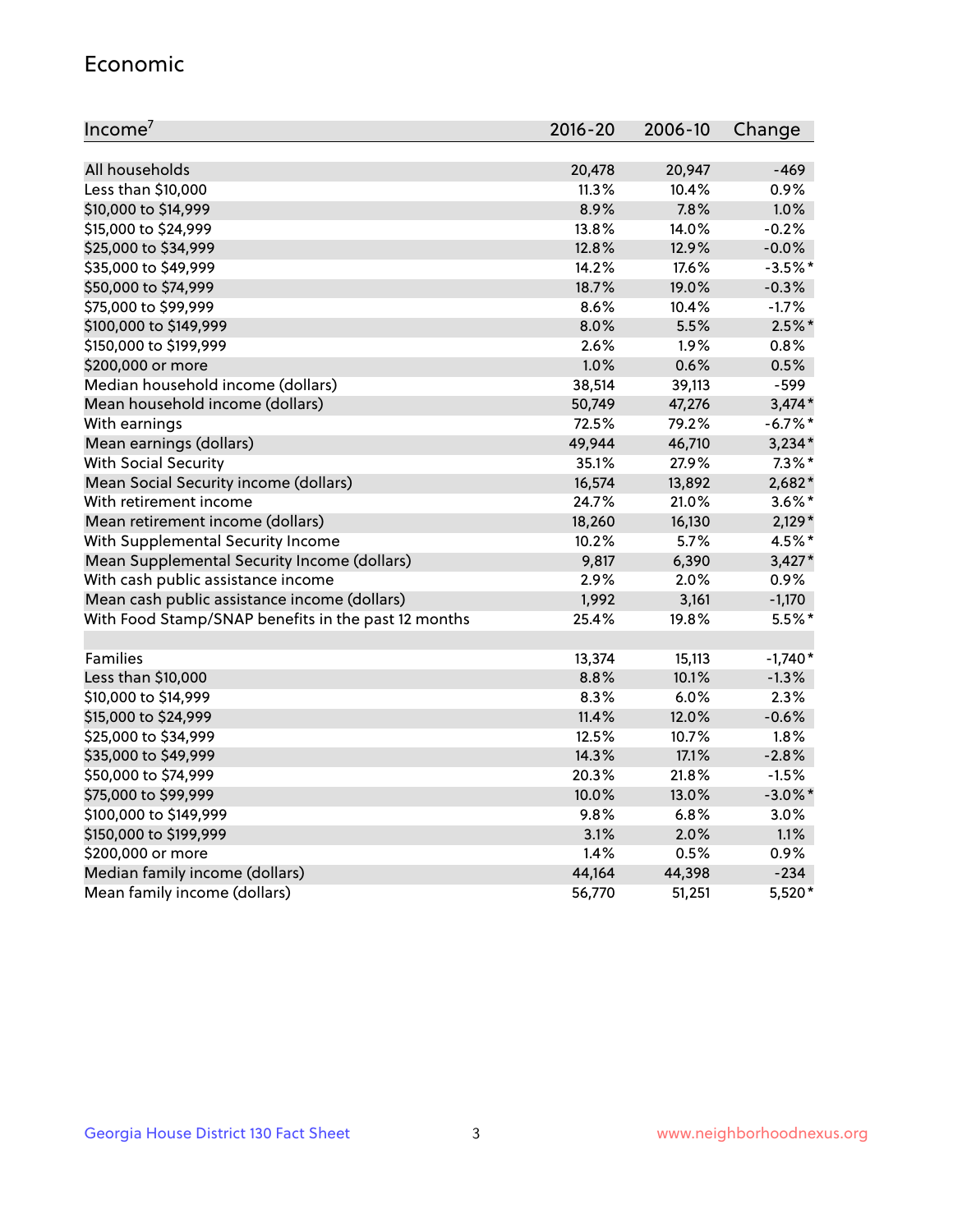## Economic, continued...

| Income, continued <sup>8</sup>                                        | $2016 - 20$ | 2006-10 | Change    |
|-----------------------------------------------------------------------|-------------|---------|-----------|
|                                                                       |             |         |           |
| Nonfamily households                                                  | 7,104       | 5,833   | $1,271*$  |
| Median nonfamily income (dollars)                                     | 26,398      | 24,637  | $1,761*$  |
| Mean nonfamily income (dollars)                                       | 36,723      | 32,593  | 4,130     |
| Median earnings for workers (dollars)                                 | 23,702      | 23,000  | 701       |
| Median earnings for male full-time, year-round workers                | 37,788      | 35,278  | $2,511*$  |
| (dollars)                                                             |             |         |           |
| Median earnings for female full-time, year-round workers<br>(dollars) | 31,521      | 28,154  | $3,367*$  |
| Per capita income (dollars)                                           | 18,294      | 17,388  | $906*$    |
|                                                                       |             |         |           |
| Families and People Below Poverty Level <sup>9</sup>                  | $2016 - 20$ | 2006-10 | Change    |
| <b>All families</b>                                                   |             |         | $3.7\%$ * |
|                                                                       | 23.3%       | 19.6%   |           |
| With related children under 18 years                                  | 36.3%       | 30.0%   | 6.4%      |
| With related children under 5 years only                              | 34.3%       | 30.8%   | 3.5%      |
| Married couple families                                               | 6.2%        | 5.1%    | 1.0%      |
| With related children under 18 years                                  | 9.2%        | 8.5%    | 0.7%      |
| With related children under 5 years only                              | 6.6%        | 0.0%    | 6.6%      |
| Families with female householder, no husband present                  | 46.1%       | 39.6%   | 6.4%      |
| With related children under 18 years                                  | 58.0%       | 47.9%   | 10.0%*    |
| With related children under 5 years only                              | 58.6%       | 55.2%   | 3.4%      |
| All people                                                            | 28.0%       | 23.4%   | 4.7%*     |
| Under 18 years                                                        | 44.9%       | 37.1%   | 7.8%      |
| Related children under 18 years                                       | 44.6%       | 36.8%   | $7.8\%$ * |
| Related children under 5 years                                        | 51.5%       | 45.7%   | 5.8%      |
| Related children 5 to 17 years                                        | 41.9%       | 33.2%   | 8.7%      |
| 18 years and over                                                     | 21.5%       | 17.9%   | 3.6%      |
| 18 to 64 years                                                        | 23.0%       | 18.7%   | 4.3%*     |
| 65 years and over                                                     | 14.8%       | 12.3%   | 2.5%      |
| People in families                                                    | 27.2%       | 21.8%   | $5.4\%$ * |
| Unrelated individuals 15 years and over                               | 32.0%       | 31.4%   | 0.6%      |
|                                                                       |             |         |           |
| Non-Hispanic white people                                             | 16.9%       | 18.3%   | $-1.4%$   |
| Black or African-American people                                      | 34.6%       | 27.2%   | $7.4\%$ * |
| Asian people                                                          | 0.0%        | 7.5%    | $-7.5%$   |
| Hispanic or Latino people                                             | 38.6%       | 12.8%   | 25.8%     |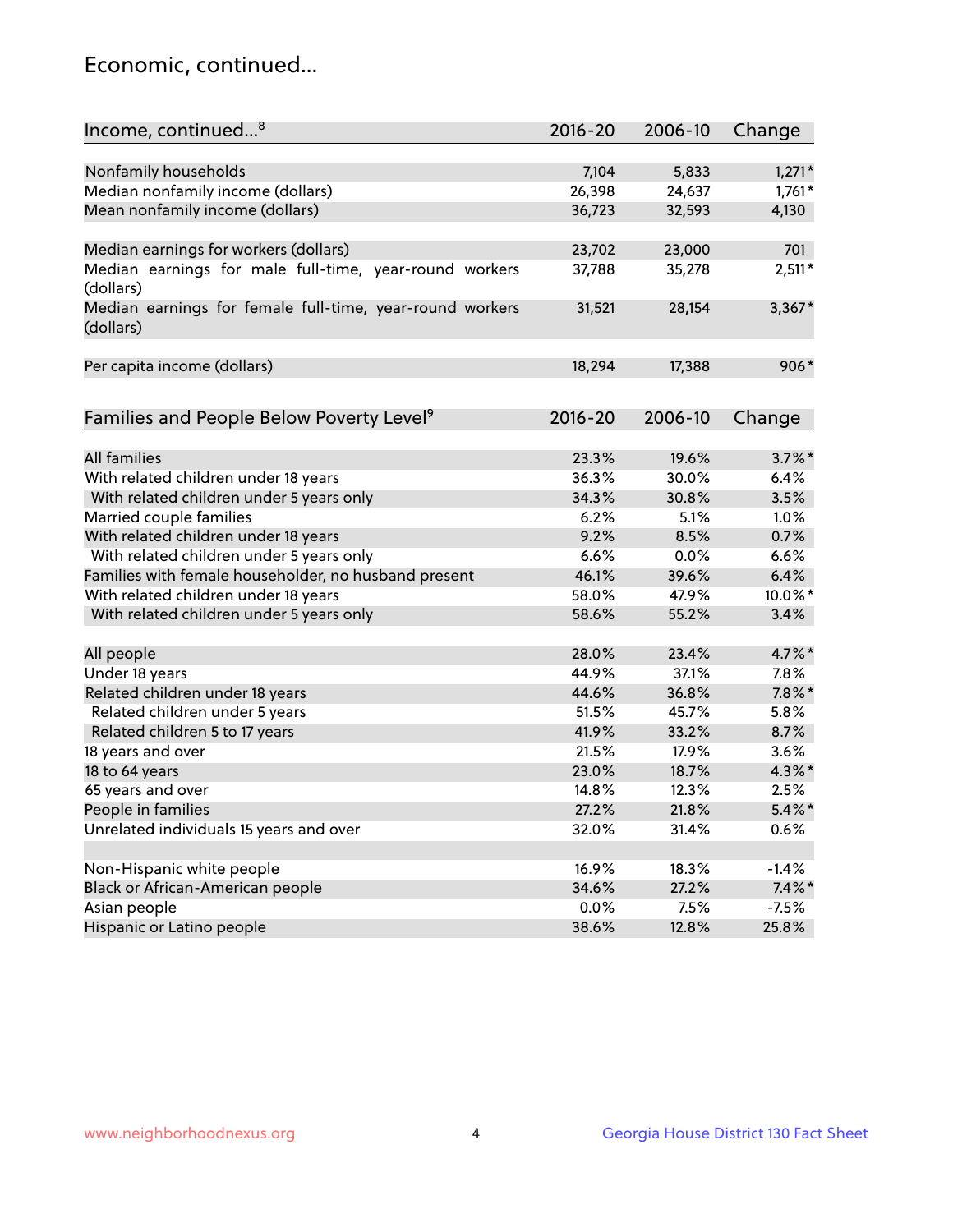## Employment

| Employment Status <sup>10</sup>                               | $2016 - 20$     | 2006-10 | Change     |
|---------------------------------------------------------------|-----------------|---------|------------|
|                                                               |                 |         |            |
| Population 16 years and over<br>In labor force                | 47,142<br>55.8% | 45,828  | 1,314      |
| Civilian labor force                                          |                 | 61.4%   | $-5.7\%$ * |
|                                                               | 55.5%           | 60.3%   | $-4.8\%$ * |
| Employed                                                      | 50.3%           | 52.9%   | $-2.6%$    |
| Unemployed                                                    | 5.3%            | 7.4%    | $-2.1%$    |
| <b>Armed Forces</b>                                           | 0.2%            | 1.1%    | $-0.9%$    |
| Not in labor force                                            | 44.2%           | 38.6%   | $5.7\%$ *  |
| Civilian labor force                                          | 26,187          | 27,639  | $-1,452$   |
| <b>Unemployment Rate</b>                                      | 9.5%            | 12.3%   | $-2.8%$    |
|                                                               |                 |         |            |
| Females 16 years and over                                     | 25,379          | 23,848  | $1,531*$   |
| In labor force                                                | 55.8%           | 58.4%   | $-2.6%$    |
| Civilian labor force                                          | 55.8%           | 58.0%   | $-2.1%$    |
| Employed                                                      | 49.9%           | 52.1%   | $-2.1%$    |
|                                                               |                 | 5,578   | $-34$      |
| Own children of the householder under 6 years                 | 5,544           |         |            |
| All parents in family in labor force                          | 71.1%           | 65.3%   | 5.8%       |
| Own children of the householder 6 to 17 years                 | 10,502          | 10,053  | 449        |
| All parents in family in labor force                          | 72.3%           | 78.2%   | $-5.9%$    |
|                                                               |                 |         |            |
| Industry <sup>11</sup>                                        | $2016 - 20$     | 2006-10 | Change     |
|                                                               |                 |         |            |
| Civilian employed population 16 years and over                | 23,689          | 24,239  | $-551$     |
| Agriculture, forestry, fishing and hunting, and mining        | 0.5%            | 0.3%    | 0.2%       |
| Construction                                                  | 5.5%            | 6.4%    | $-0.9%$    |
| Manufacturing                                                 | 10.2%           | 14.6%   | $-4.4\%$ * |
| Wholesale trade                                               | 1.5%            | 2.5%    | $-1.0%$    |
| Retail trade                                                  | 13.8%           | 12.7%   | 1.1%       |
| Transportation and warehousing, and utilities                 | 6.3%            | 6.6%    | $-0.4%$    |
| Information                                                   | 0.8%            | 1.6%    | $-0.8%$    |
| Finance and insurance, and real estate and rental and leasing | 3.3%            | 3.2%    | 0.1%       |
| Professional, scientific, and management, and administrative  | 12.3%           | 8.8%    | $3.5%$ *   |
| and waste management services                                 |                 |         |            |
| Educational services, and health care and social assistance   | 21.1%           | 23.0%   | $-1.9%$    |
| Arts, entertainment, and recreation, and accommodation and    | 13.7%           | 9.2%    | $4.5%$ *   |
| food services                                                 |                 |         |            |
| Other services, except public administration                  | 6.1%            | 5.1%    | 1.0%       |
| Public administration                                         | 5.1%            | 5.8%    | $-0.7%$    |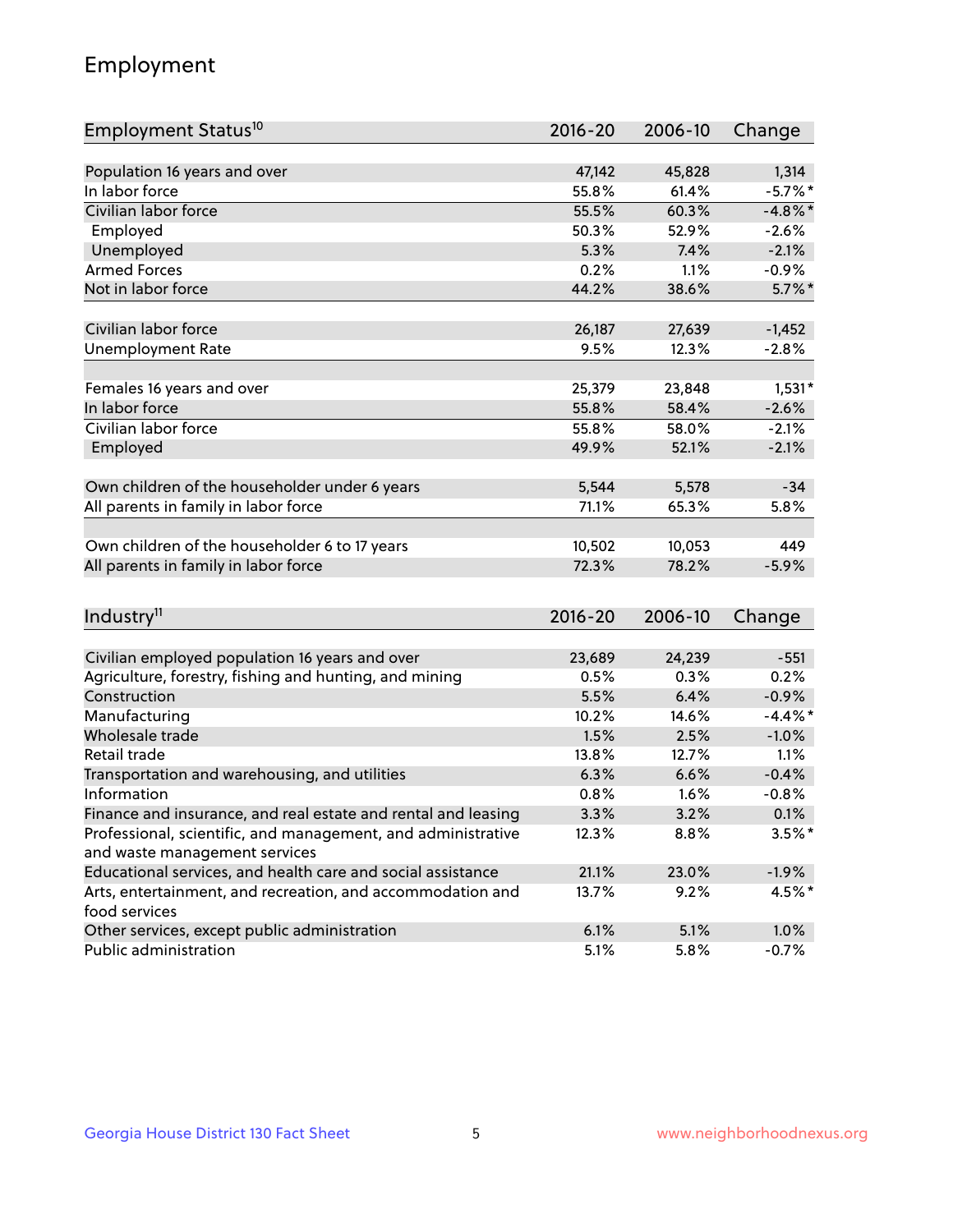## Employment, continued...

| Occupation <sup>12</sup>                                                    | $2016 - 20$     | 2006-10         | Change               |
|-----------------------------------------------------------------------------|-----------------|-----------------|----------------------|
| Civilian employed population 16 years and over                              |                 |                 |                      |
|                                                                             | 23,689<br>22.1% | 24,239<br>24.5% | $-551$<br>$-2.3\%$ * |
| Management, business, science, and arts occupations<br>Service occupations  | 24.4%           | 19.7%           | 4.7%*                |
|                                                                             |                 |                 |                      |
| Sales and office occupations                                                | 26.1%           | 26.6%           | $-0.5%$              |
| Natural<br>and<br>resources,<br>construction,<br>maintenance<br>occupations | 7.5%            | 10.5%           | $-3.0\%$ *           |
| Production, transportation, and material moving occupations                 | 19.9%           | 18.8%           | 1.1%                 |
| Class of Worker <sup>13</sup>                                               | 2016-20         | 2006-10         | Change               |
|                                                                             |                 |                 |                      |
| Civilian employed population 16 years and over                              | 23,689          | 24,239          | $-551$               |
| Private wage and salary workers                                             | 76.1%           | 76.0%           | 0.1%                 |
| Government workers                                                          | 20.4%           | 20.0%           | 0.4%                 |
| Self-employed in own not incorporated business workers                      | 3.5%            | 3.9%            | $-0.4%$              |
| Unpaid family workers                                                       | 0.0%            | 0.1%            | $-0.1%$              |
| Job Flows <sup>14</sup>                                                     | 2019            | 2010            | Change               |
|                                                                             |                 |                 |                      |
| Total Jobs in district                                                      | 16,528          | 18,131          | $-1,603$             |
| Held by residents of district                                               | 17.1%           | 18.4%           | $-1.3%$              |
| Held by non-residents of district                                           | 82.9%           | 81.6%           | 1.3%                 |
| Jobs by Industry Sector <sup>15</sup>                                       | 2019            | 2010            | Change               |
|                                                                             |                 |                 |                      |
| Total Jobs in district                                                      | 16,528          | 18,131          | $-1,603$             |
| Goods Producing sectors                                                     | 37.1%           | 32.5%           | 4.6%                 |
| Trade, Transportation, and Utilities sectors                                | 21.7%           | 22.5%           | $-0.8%$              |
| All Other Services sectors                                                  | 41.1%           | 45.0%           | $-3.8%$              |
|                                                                             |                 |                 |                      |
| Total Jobs in district held by district residents                           | 2,831           | 3,343           | $-512$               |
| <b>Goods Producing sectors</b>                                              | 32.4%           | 28.7%           | 3.7%                 |
| Trade, Transportation, and Utilities sectors                                | 19.8%           | 17.4%           | 2.4%                 |
| All Other Services sectors                                                  | 47.8%           | 53.9%           | $-6.1%$              |
|                                                                             |                 |                 |                      |
| Jobs by Earnings <sup>16</sup>                                              | 2019            | 2010            | Change               |
|                                                                             |                 |                 |                      |
| Total Jobs in district                                                      | 16,528          | 18,131          | $-1,603$             |
| Jobs with earnings \$1250/month or less                                     | 19.5%           | 25.1%           | $-5.6%$              |
| Jobs with earnings \$1251/month to \$3333/month                             | 30.7%           | 35.6%           | $-5.0%$              |
| Jobs with earnings greater than \$3333/month                                | 49.8%           | 39.3%           | 10.5%                |
| Total Jobs in district held by district residents                           | 2,831           | 3,343           | $-512$               |
| Jobs with earnings \$1250/month or less                                     | 26.4%           | 31.1%           | $-4.7%$              |
| Jobs with earnings \$1251/month to \$3333/month                             | 38.3%           | 40.1%           | $-1.8%$              |
| Jobs with earnings greater than \$3333/month                                | 35.3%           | 28.9%           | 6.5%                 |
|                                                                             |                 |                 |                      |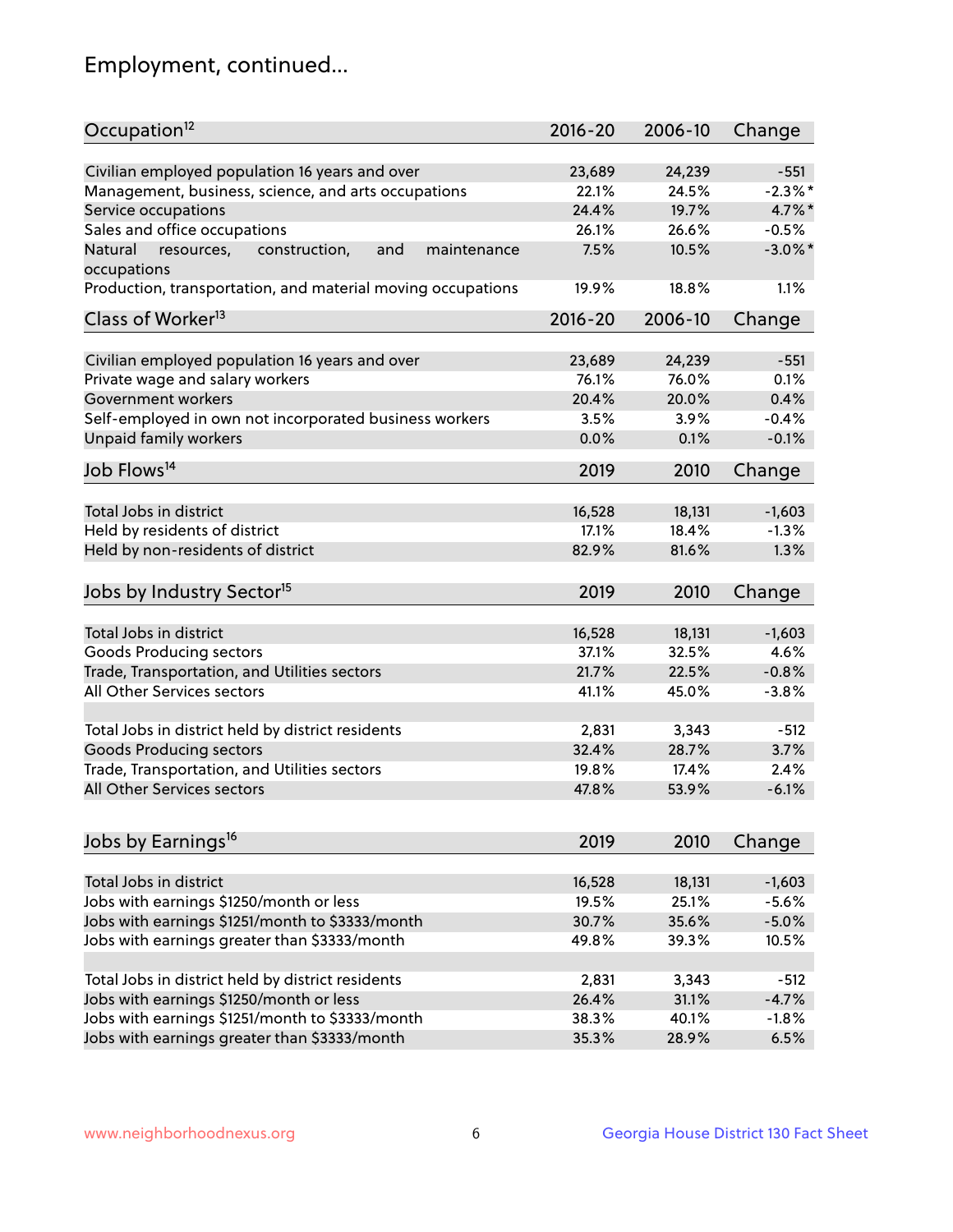## Employment, continued...

| Jobs by Age of Worker <sup>17</sup>               | 2019   | 2010   | Change   |
|---------------------------------------------------|--------|--------|----------|
|                                                   |        |        |          |
| Total Jobs in district                            | 16,528 | 18,131 | $-1,603$ |
| Jobs with workers age 29 or younger               | 20.3%  | 20.0%  | 0.3%     |
| Jobs with workers age 30 to 54                    | 54.4%  | 60.7%  | $-6.4%$  |
| Jobs with workers age 55 or older                 | 25.3%  | 19.3%  | 6.0%     |
|                                                   |        |        |          |
| Total Jobs in district held by district residents | 2,831  | 3.343  | $-512$   |
| Jobs with workers age 29 or younger               | 23.5%  | 20.6%  | 2.9%     |
| Jobs with workers age 30 to 54                    | 52.6%  | 58.3%  | $-5.7%$  |
| Jobs with workers age 55 or older                 | 23.9%  | 21.1%  | 2.8%     |
|                                                   |        |        |          |

#### Education

| School Enrollment <sup>18</sup>                | $2016 - 20$ | 2006-10 | Change     |
|------------------------------------------------|-------------|---------|------------|
|                                                |             |         |            |
| Population 3 years and over enrolled in school | 15,834      | 16,724  | $-889$     |
| Nursery school, preschool                      | 6.1%        | 5.7%    | 0.4%       |
| Kindergarten                                   | 4.2%        | 6.5%    | $-2.3\%$ * |
| Elementary school (grades 1-8)                 | 48.6%       | 41.4%   | $7.2\%$ *  |
| High school (grades 9-12)                      | 22.6%       | 23.9%   | $-1.3%$    |
| College or graduate school                     | 18.4%       | 22.4%   | $-4.0%$    |
| Educational Attainment <sup>19</sup>           | $2016 - 20$ | 2006-10 | Change     |
|                                                |             |         |            |
| Population 25 years and over                   | 39,730      | 36,864  | 2,866*     |
| Less than 9th grade                            | 4.5%        | $7.8\%$ | $-3.3%$    |
| 9th to 12th grade, no diploma                  | 14.4%       | 13.5%   | $0.9\%$    |
| High school graduate (includes equivalency)    | 38.1%       | 35.6%   | $2.5\%$ *  |
| Some college, no degree                        | 22.8%       | 23.6%   | $-0.8%$    |
| Associate's degree                             | 8.7%        | 8.1%    | 0.6%       |
| Bachelor's degree                              | 7.4%        | 7.4%    | 0.1%       |
| Graduate or professional degree                | 4.1%        | 4.0%    | 0.1%       |
|                                                |             |         |            |
| Percent high school graduate or higher         | 81.1%       | 78.7%   | 2.4%       |
| Percent bachelor's degree or higher            | 11.5%       | 11.3%   | 0.2%       |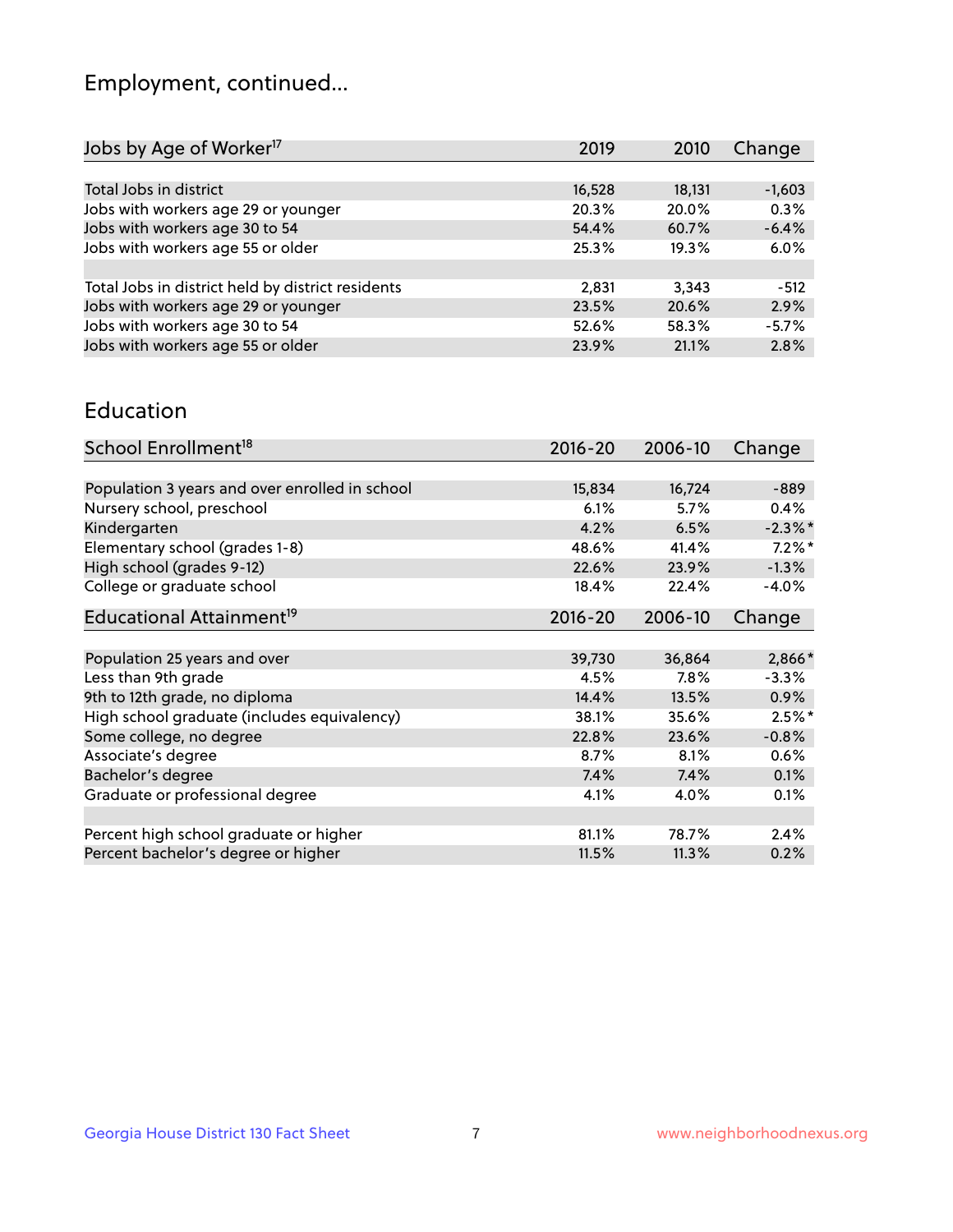## Housing

| Households by Type <sup>20</sup>                     | 2016-20     | 2006-10 | Change     |
|------------------------------------------------------|-------------|---------|------------|
| <b>Total households</b>                              |             | 20,947  | $-469$     |
|                                                      | 20,478      |         |            |
| Family households (families)                         | 65.3%       | 72.2%   | $-6.8\%$ * |
| With own children under 18 years                     | 27.1%       | 34.6%   | $-7.5%$ *  |
| Married-couple family                                | 34.0%       | 39.3%   | $-5.3\%$ * |
| With own children of the householder under 18 years  | 10.1%       | 14.7%   | $-4.6\%$ * |
| Male householder, no wife present, family            | 5.4%        | 6.3%    | $-0.9%$    |
| With own children of the householder under 18 years  | 2.4%        | 2.7%    | $-0.3%$    |
| Female householder, no husband present, family       | 25.9%       | 26.5%   | $-0.6%$    |
| With own children of the householder under 18 years  | 14.5%       | 17.2%   | $-2.6\%$ * |
| Nonfamily households                                 | 34.7%       | 27.8%   | $6.8\%$ *  |
| Householder living alone                             | 30.2%       | 24.2%   | $6.0\%$ *  |
| 65 years and over                                    | 12.0%       | 7.9%    | $4.1\%$ *  |
|                                                      |             |         |            |
| Households with one or more people under 18 years    | 33.8%       | 40.4%   | $-6.6\%$ * |
| Households with one or more people 65 years and over | 29.2%       | 20.0%   | $9.3\%$ *  |
|                                                      |             |         |            |
| Average household size                               | 2.95        | 2.78    | $0.17*$    |
| Average family size                                  | 3.74        | 3.28    | $0.47*$    |
|                                                      |             |         |            |
|                                                      |             |         |            |
|                                                      |             |         |            |
| Housing Occupancy <sup>21</sup>                      | $2016 - 20$ | 2006-10 | Change     |
|                                                      |             |         |            |
| Total housing units                                  | 23,978      | 23,574  | 404        |
| Occupied housing units                               | 85.4%       | 88.9%   | $-3.5%$ *  |
| Vacant housing units                                 | 14.6%       | 11.1%   | $3.5\%$ *  |
|                                                      |             |         |            |
| Homeowner vacancy rate                               | 2.8         | 3.0     | $-0.2$     |
| Rental vacancy rate                                  | 7.6         | 6.6     | 0.9        |
|                                                      |             |         |            |
| Units in Structure <sup>22</sup>                     | $2016 - 20$ | 2006-10 | Change     |
|                                                      |             |         |            |
| Total housing units                                  | 23,978      | 23,574  | 404        |
| 1-unit, detached                                     | 69.0%       | 68.0%   | 1.0%       |
| 1-unit, attached                                     | 2.2%        | 2.0%    | 0.1%       |
| 2 units                                              | 3.0%        | 2.6%    | 0.4%       |
| 3 or 4 units                                         | 5.4%        | 4.7%    | 0.7%       |
| 5 to 9 units                                         | 5.2%        | 6.3%    | $-1.1%$    |
| 10 to 19 units                                       | 2.3%        | 1.1%    | 1.1%       |
| 20 or more units                                     | 1.3%        | 0.9%    | 0.4%       |
| Mobile home                                          | 11.6%       | 14.4%   | $-2.8\%$ * |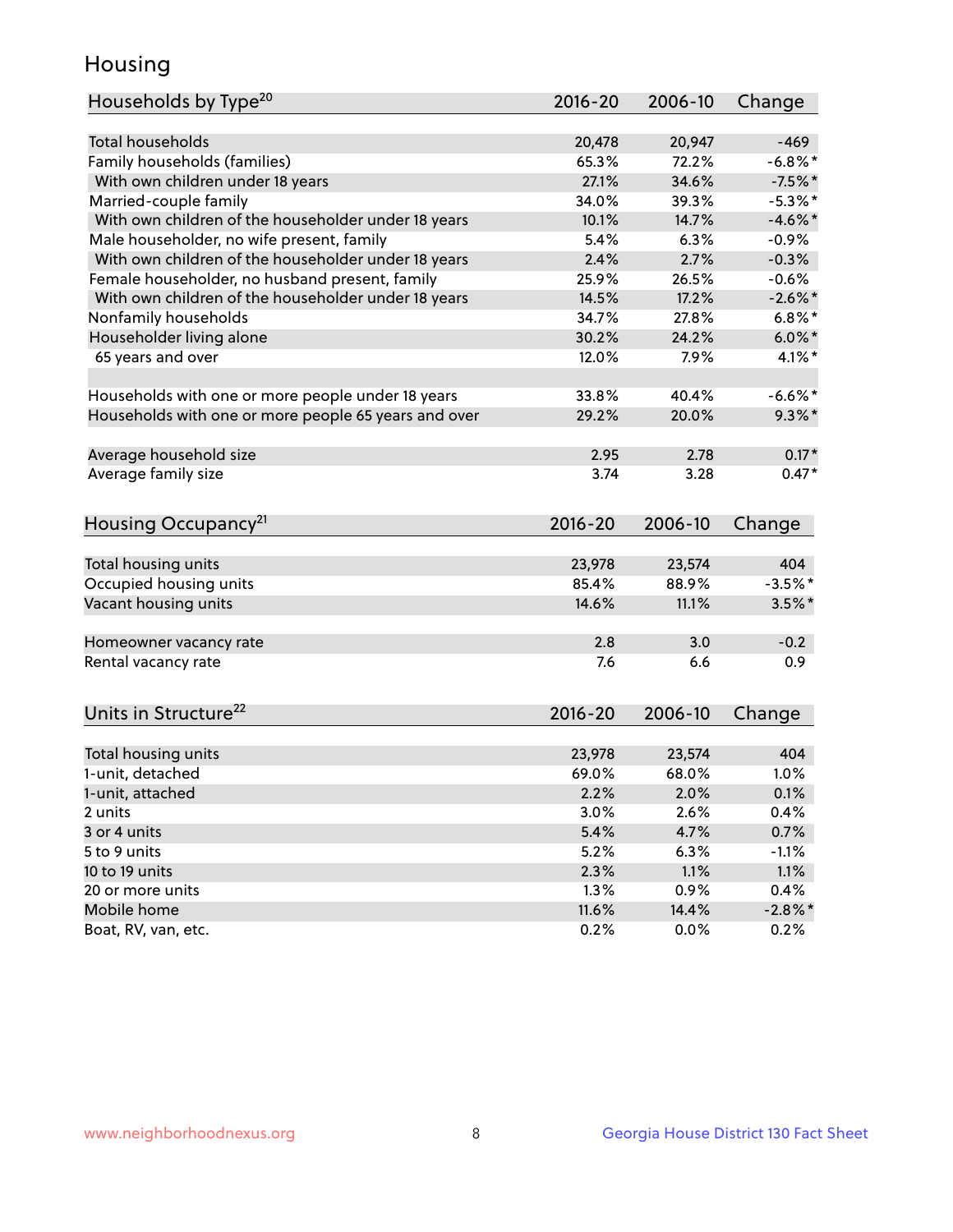## Housing, Continued...

| Year Structure Built <sup>23</sup>             | 2016-20     | 2006-10 | Change     |
|------------------------------------------------|-------------|---------|------------|
| Total housing units                            | 23,978      | 23,574  | 404        |
| Built 2014 or later                            | 2.2%        | (X)     | (X)        |
| Built 2010 to 2013                             | 1.5%        | (X)     | (X)        |
| Built 2000 to 2009                             | 9.4%        | 9.9%    | $-0.4%$    |
| Built 1990 to 1999                             | 13.4%       | 16.4%   | $-2.9%$ *  |
| Built 1980 to 1989                             | 17.1%       | 17.2%   | $-0.1%$    |
| Built 1970 to 1979                             | 20.0%       | 23.0%   | $-2.9%$ *  |
| Built 1960 to 1969                             | 17.1%       | 15.6%   | 1.5%       |
| Built 1950 to 1959                             | 14.6%       | 12.7%   | 1.9%       |
| Built 1940 to 1949                             | 1.7%        | 3.0%    | $-1.3%$    |
| Built 1939 or earlier                          | 2.9%        | 2.3%    | 0.6%       |
|                                                |             |         |            |
| Housing Tenure <sup>24</sup>                   | $2016 - 20$ | 2006-10 | Change     |
| Occupied housing units                         | 20,478      | 20,947  | $-469$     |
| Owner-occupied                                 | 57.1%       | 64.5%   | $-7.4\%$ * |
| Renter-occupied                                | 42.9%       | 35.5%   | $7.4\%$ *  |
| Average household size of owner-occupied unit  | 2.82        | 2.79    | 0.03       |
| Average household size of renter-occupied unit | 3.12        | 2.77    | $0.35*$    |
| Residence 1 Year Ago <sup>25</sup>             | $2016 - 20$ | 2006-10 | Change     |
| Population 1 year and over                     | 61,911      | 59,492  | 2,419      |
| Same house                                     | 84.6%       | 82.6%   | $2.0\%$ *  |
| Different house in the U.S.                    | 15.2%       | 17.2%   | $-2.1%$    |
| Same county                                    | 10.7%       | 11.7%   | $-0.9%$    |
| Different county                               | 4.4%        | 5.6%    | $-1.1%$    |
| Same state                                     | 2.5%        | 3.3%    | $-0.8%$    |
| Different state                                | 2.0%        | 2.3%    | $-0.3%$    |
| Abroad                                         | 0.2%        | 0.1%    | 0.1%       |
| Value of Housing Unit <sup>26</sup>            | $2016 - 20$ | 2006-10 | Change     |
|                                                |             |         |            |
| Owner-occupied units                           | 11,696      | 13,505  | $-1,809*$  |
| Less than \$50,000                             | 12.3%       | 15.2%   | $-2.9%$    |
| \$50,000 to \$99,999                           | 44.1%       | 43.1%   | 1.0%       |
| \$100,000 to \$149,999                         | 24.8%       | 28.8%   | $-4.1%$    |
| \$150,000 to \$199,999                         | 11.2%       | 7.7%    | 3.4%       |
| \$200,000 to \$299,999                         | 5.1%        | 3.3%    | 1.9%       |
| \$300,000 to \$499,999                         | 1.3%        | 1.4%    | $-0.1%$    |
| \$500,000 to \$999,999                         | 1.0%        | 0.3%    | 0.7%       |
| \$1,000,000 or more                            | 0.2%        | 0.2%    | 0.0%       |
| Median (dollars)                               | 94,124      | 91,220  | 2,904*     |
| Mortgage Status <sup>27</sup>                  | $2016 - 20$ | 2006-10 | Change     |
| Owner-occupied units                           | 11,696      | 13,505  | $-1,809*$  |
| Housing units with a mortgage                  | 55.0%       | 69.9%   | $-14.9%$ * |
| Housing units without a mortgage               | 45.0%       | 30.1%   | 14.9%*     |
|                                                |             |         |            |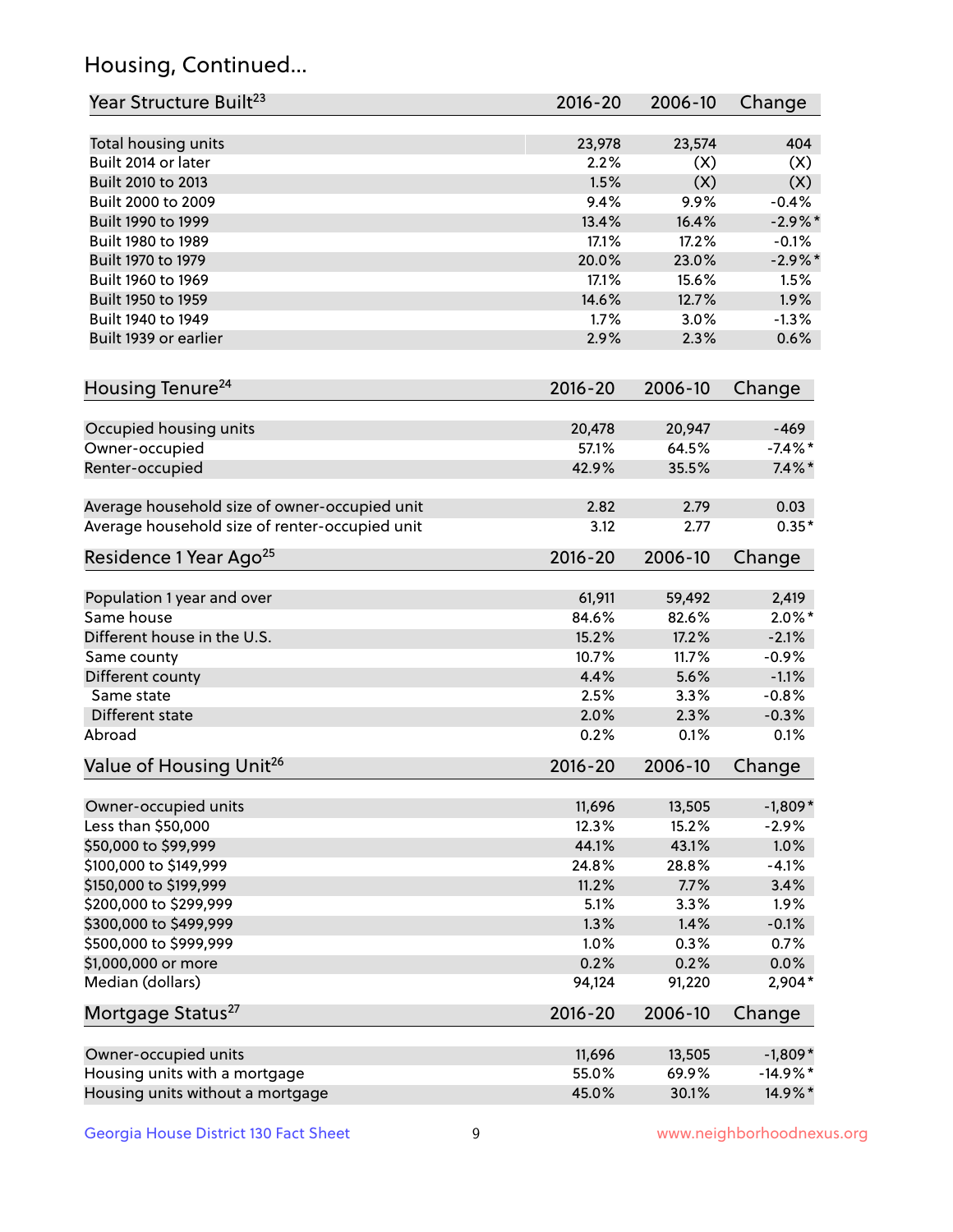## Housing, Continued...

| Selected Monthly Owner Costs <sup>28</sup>                                            | 2016-20     | 2006-10   | Change      |
|---------------------------------------------------------------------------------------|-------------|-----------|-------------|
| Housing units with a mortgage                                                         | 6,437       | 9,440     | $-3,003*$   |
| Less than \$300                                                                       | 0.1%        | 0.1%      | $-0.0%$     |
| \$300 to \$499                                                                        | 1.7%        | 3.5%      | $-1.8%$     |
| \$500 to \$999                                                                        | 40.1%       | 43.9%     | $-3.8%$     |
| \$1,000 to \$1,499                                                                    | 41.9%       | 40.9%     | 1.0%        |
| \$1,500 to \$1,999                                                                    | 12.9%       | 7.7%      | $5.2\%$ *   |
| \$2,000 to \$2,999                                                                    | 2.9%        | 3.7%      | $-0.8%$     |
| \$3,000 or more                                                                       | 0.3%        | 0.1%      | 0.2%        |
| Median (dollars)                                                                      | 1,071       | 1,023     | 48*         |
| Housing units without a mortgage                                                      | 5,259       | 4,066     | $1,193*$    |
| Less than \$150                                                                       | 1.7%        | 2.2%      | $-0.6%$     |
| \$150 to \$249                                                                        | 9.3%        | 24.9%     | $-15.6\%$ * |
| \$250 to \$349                                                                        | 28.6%       | 34.8%     | $-6.3%$     |
| \$350 to \$499                                                                        | 33.7%       | 28.2%     | 5.5%        |
| \$500 to \$699                                                                        | 20.6%       | 8.2%      | 12.5%       |
| \$700 or more                                                                         | 6.1%        | 1.7%      | 4.4%        |
| Median (dollars)                                                                      | 390         | 314       | $76*$       |
| Selected Monthly Owner Costs as a Percentage of<br>Household Income <sup>29</sup>     | $2016 - 20$ | 2006-10   | Change      |
| Housing units with a mortgage (excluding units where<br>SMOCAPI cannot be computed)   | 6,395       | 9,440     | $-3,045*$   |
| Less than 20.0 percent                                                                | 46.6%       | 38.4%     | $8.3\%$ *   |
| 20.0 to 24.9 percent                                                                  | 14.3%       | 14.3%     | $-0.0%$     |
| 25.0 to 29.9 percent                                                                  | 10.9%       | 12.5%     | $-1.7%$     |
| 30.0 to 34.9 percent                                                                  | 5.8%        | 8.6%      | $-2.8%$     |
| 35.0 percent or more                                                                  | 22.3%       | 26.2%     | $-3.8%$     |
| Not computed                                                                          | 42          | 0         | 42          |
| Housing unit without a mortgage (excluding units where<br>SMOCAPI cannot be computed) | 5,186       | 4,066     | 1,120       |
| Less than 10.0 percent                                                                | 42.5%       | 46.3%     | $-3.7%$     |
| 10.0 to 14.9 percent                                                                  | 21.2%       | 15.7%     | $5.5%$ *    |
| 15.0 to 19.9 percent                                                                  | 13.3%       | 10.7%     | 2.6%        |
| 20.0 to 24.9 percent                                                                  | 4.0%        | 9.2%      | $-5.2%$     |
| 25.0 to 29.9 percent                                                                  | 8.0%        | 5.3%      | 2.7%        |
| 30.0 to 34.9 percent                                                                  | 2.1%        | 4.2%      | $-2.1%$     |
| 35.0 percent or more                                                                  | 8.9%        | 8.7%      | 0.3%        |
| Not computed                                                                          | 73          | $\pmb{0}$ | 73          |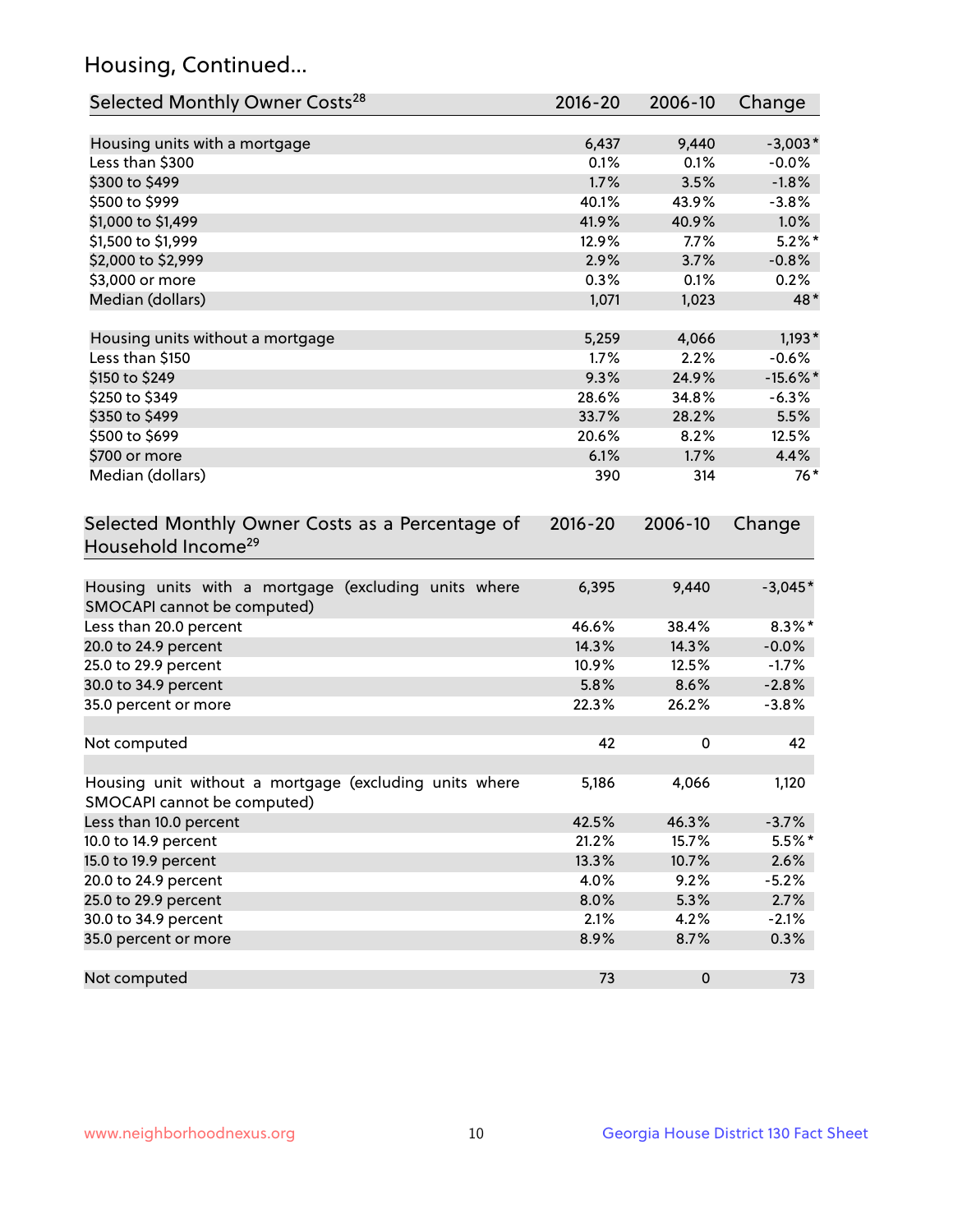## Housing, Continued...

| Gross Rent <sup>30</sup>                                     | 2016-20     | 2006-10 | Change      |
|--------------------------------------------------------------|-------------|---------|-------------|
|                                                              |             |         |             |
| Occupied units paying rent                                   | 8,466       | 6,936   | $1,531*$    |
| Less than \$200                                              | $0.6\%$     | 3.2%    | $-2.6%$     |
| \$200 to \$499                                               | $7.0\%$     | 17.4%   | $-10.4%$    |
| \$500 to \$749                                               | 25.6%       | 40.6%   | $-15.0\%$ * |
| \$750 to \$999                                               | 35.5%       | 25.4%   | 10.1%       |
| \$1,000 to \$1,499                                           | 28.6%       | 12.9%   | 15.6%*      |
| \$1,500 to \$1,999                                           | $2.0\%$     | 0.5%    | 1.5%        |
| \$2,000 or more                                              | 0.7%        | $0.0\%$ | $0.7\%$     |
| Median (dollars)                                             | 863         | 660     | $203*$      |
|                                                              |             |         |             |
| No rent paid                                                 | 315         | 505     | $-190$      |
|                                                              |             |         |             |
| Gross Rent as a Percentage of Household Income <sup>31</sup> | $2016 - 20$ | 2006-10 | Change      |
|                                                              |             |         |             |
| Occupied units paying rent (excluding units where GRAPI      | 8,265       | 6,691   | $1,574*$    |

| cannot be computed)    |          |          |             |
|------------------------|----------|----------|-------------|
| Less than 15.0 percent | 7.4%     | $9.0\%$  | $-1.5%$     |
| 15.0 to 19.9 percent   | $8.0\%$  | $10.8\%$ | $-2.8%$     |
| 20.0 to 24.9 percent   | 10.7%    | 12.4%    | $-1.7%$     |
| 25.0 to 29.9 percent   | 4.6%     | 14.8%    | $-10.3\%$ * |
| 30.0 to 34.9 percent   | $10.7\%$ | 8.3%     | 2.4%        |
| 35.0 percent or more   | 58.6%    | 44.6%    | 14.0%*      |
|                        |          |          |             |
| Not computed           | 517      | 750      | $-234$      |

## Transportation

| Commuting to Work <sup>32</sup>           | 2016-20 | 2006-10 | Change     |
|-------------------------------------------|---------|---------|------------|
|                                           |         |         |            |
| Workers 16 years and over                 | 23,051  | 23,867  | $-816$     |
| Car, truck, or van - drove alone          | 80.5%   | 82.6%   | $-2.0%$    |
| Car, truck, or van - carpooled            | 8.8%    | 12.3%   | $-3.4\%$ * |
| Public transportation (excluding taxicab) | 0.8%    | $1.0\%$ | $-0.3%$    |
| Walked                                    | 1.4%    | 1.2%    | 0.1%       |
| Other means                               | 3.8%    | $0.8\%$ | $3.1\%$ *  |
| Worked at home                            | 4.7%    | 2.2%    | $2.5\%$ *  |
|                                           |         |         |            |
| Mean travel time to work (minutes)        | 23.0    | 21.5    | 1.4        |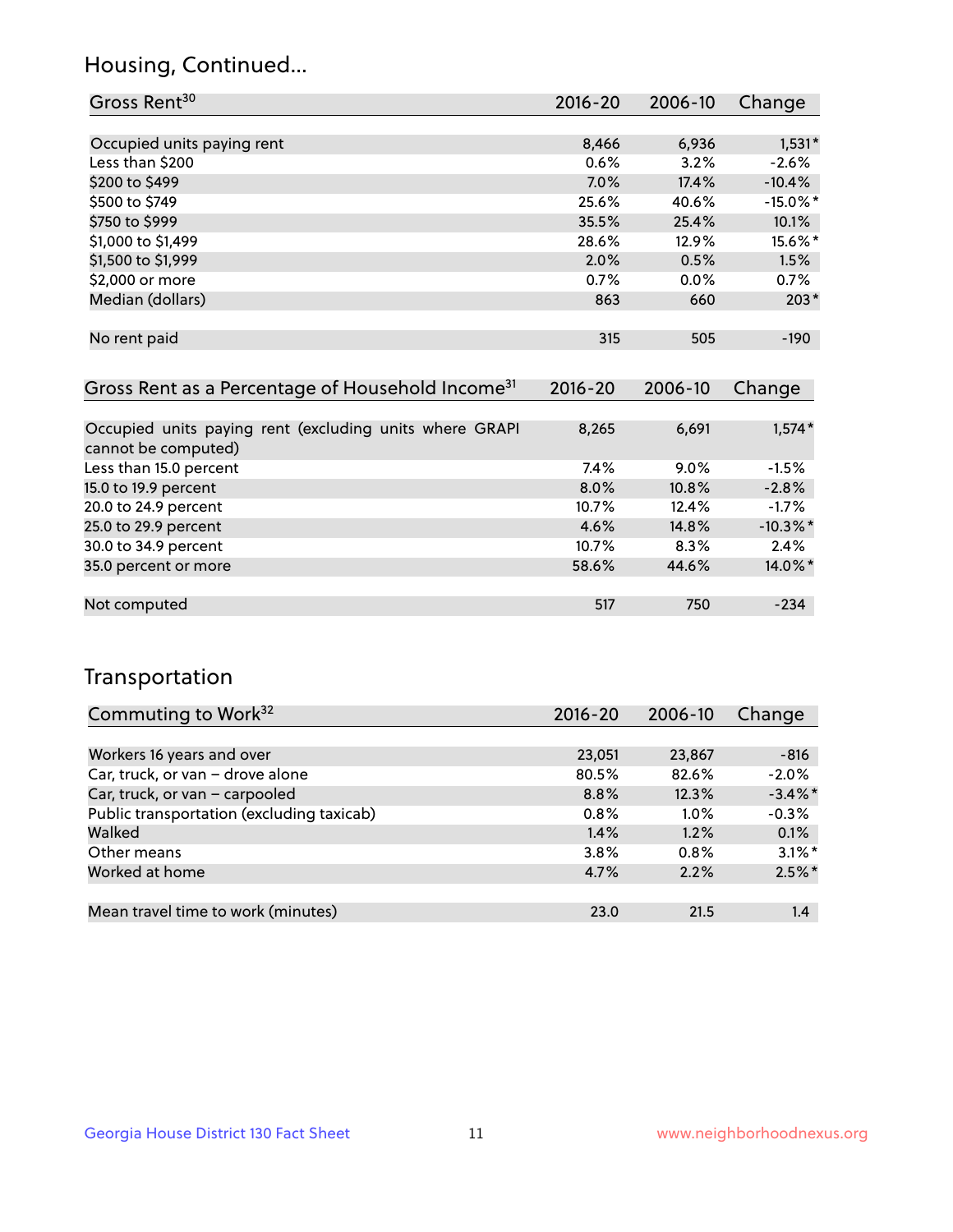## Transportation, Continued...

| Vehicles Available <sup>33</sup> | $2016 - 20$ | 2006-10 | Change     |
|----------------------------------|-------------|---------|------------|
|                                  |             |         |            |
| Occupied housing units           | 20,478      | 20,947  | $-469$     |
| No vehicles available            | 9.4%        | 7.8%    | 1.5%       |
| 1 vehicle available              | 38.7%       | 34.5%   | $4.2\%$ *  |
| 2 vehicles available             | 31.2%       | 36.6%   | $-5.4\%$ * |
| 3 or more vehicles available     | 20.8%       | 21.0%   | $-0.3%$    |

#### Health

| Health Insurance coverage <sup>34</sup>                 | 2016-20 |
|---------------------------------------------------------|---------|
|                                                         |         |
| Civilian Noninstitutionalized Population                | 60,579  |
| With health insurance coverage                          | 85.5%   |
| With private health insurance coverage                  | 52.2%   |
| With public health coverage                             | 45.0%   |
| No health insurance coverage                            | 14.5%   |
| Civilian Noninstitutionalized Population Under 19 years | 17,937  |
| No health insurance coverage                            | 7.3%    |
| Civilian Noninstitutionalized Population 19 to 64 years | 34,726  |
| In labor force:                                         | 24,264  |
| Employed:                                               | 21,867  |
| With health insurance coverage                          | 82.7%   |
| With private health insurance coverage                  | 75.1%   |
| With public coverage                                    | 13.0%   |
| No health insurance coverage                            | 17.3%   |
| Unemployed:                                             | 2,397   |
| With health insurance coverage                          | 55.9%   |
| With private health insurance coverage                  | 27.5%   |
| With public coverage                                    | 31.4%   |
| No health insurance coverage                            | 44.1%   |
| Not in labor force:                                     | 10,462  |
| With health insurance coverage                          | 75.3%   |
| With private health insurance coverage                  | 38.5%   |
| With public coverage                                    | 45.7%   |
| No health insurance coverage                            | 24.7%   |